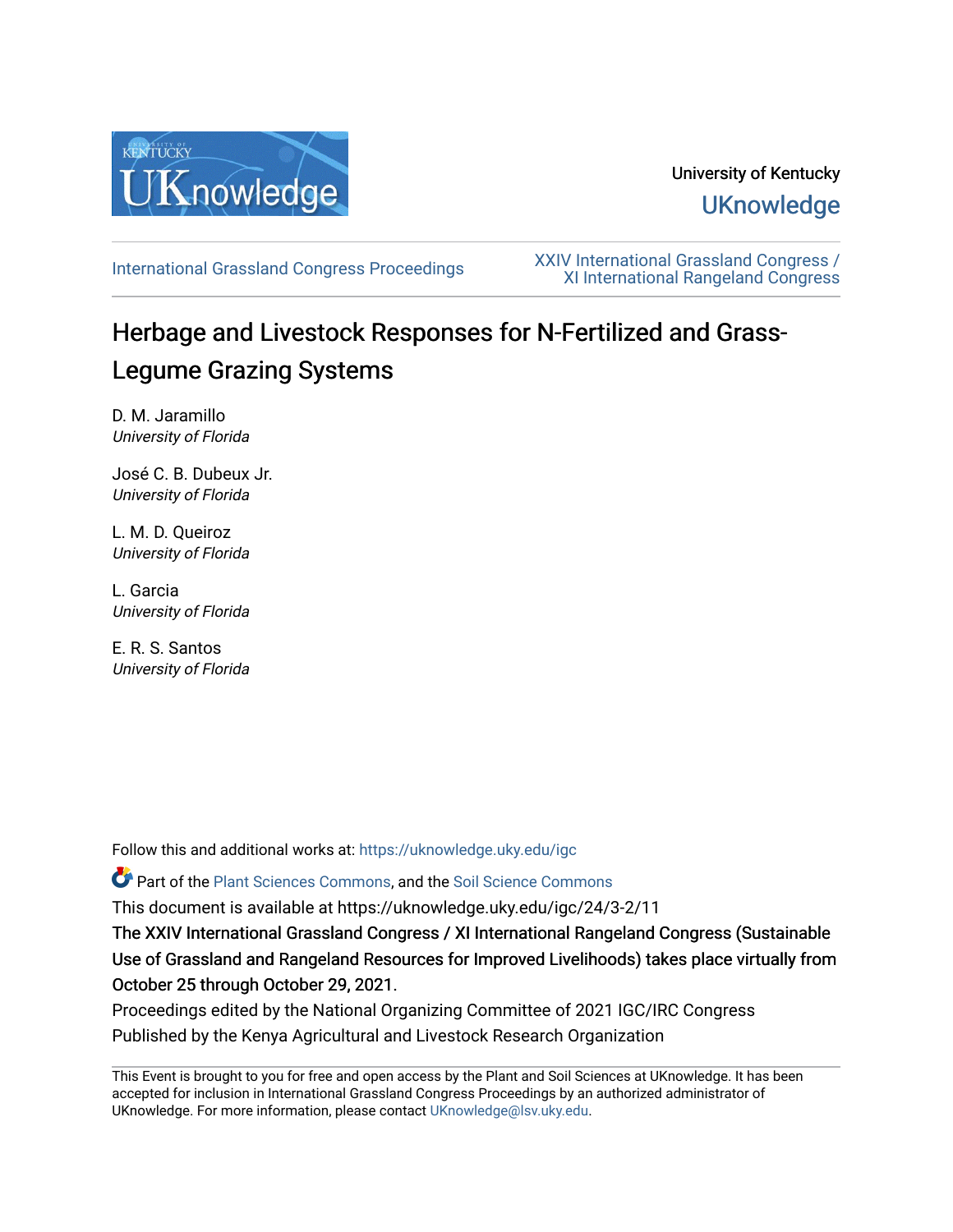# Herbage and Livestock Responses for N-Fertilized and Grass-Legume Grazing **Systems**

Jaramillo, D.M\*; Dubeux, Jr., J.C.B.; Queiroz, L.M.D.; Garcia, L.; Santos, E.R.S University of Florida, North Florida Research and Education Center. Marianna, FL, USA

**Key words**: bahiagrass; rhizoma peanut; pasture; ecosystem services

# **Abstract**

Forage legumes provide an alternative N source in grazing systems. The objective was to evaluate plant and animal responses in N-fertilized or grass-legume-based systems under continuous stocking during winter and summer, from 2016-2019. The three treatments consisted of year-round forage systems including winter and summer forage components. The first system (Grass+N) included N-fertilized (112 kg N ha<sup>-1</sup> yr<sup>-1</sup>) 'Argentine' bahiagrass (*Paspalum notatum*) pastures during the summer, overseeded with a mixture (56 kg ha-1 of each) of 'FL 401' cereal rye (*Secale cereale*) and 'RAM' oat (*Avena sativa*) during winter with a second application of 112 kg N ha<sup>-1</sup> yr<sup>-1</sup>. Total annual fertilization for this treatment was 224 kg N ha<sup>-1</sup> yr<sup>-1</sup>. System 2 (Grass + clover) included unfertilized Argentine bahiagrass during summer, overseeded with a similar rye-oat mixture, plus a mixture of clovers [17 kg ha-1 of 'Dixie' crimson (*Trifolium incarnatum*), 6.7 kg ha-1 of 'Southern Belle' red clover (*Trifolium pratense*), and 3.4 kg ha<sup>-1</sup> ball clover (*Trifolium nigrescens*), fertilized with 34 kg N ha<sup>-1</sup> during winter. System 3 (Grass+CL+RP) included the germplasm Ecoturf rhizoma peanut (*Arachis glabrata*; RP) and Argentine bahiagrass during the summer, overseeded with the same a similar rye-oat-clover mixture used in System 2 and fertilized with 34 kg N ha<sup>-1</sup> during winter. Pastures were continuously stocked using variable stocking rates. Results indicate that clover inclusion during winter improved herbage distribution along the grazing season. Integrating RP during summer increased steer ADG by nearly 80% compared with Grass+N or Grass+Clover (bahiagrass monocultures during summer). While N fertilizer allowed for greater stocking rates, it did not improve animal performance throughout the year. Overall, similar gain per area was achieved in Grass+CL+RP than Grass+N, with lesser N-fertilizer inputs.

## **Introduction**

Perennial, warm-season grasses comprise the backbone of most beef cattle operations in the southeastern U.S. They are generally the primary feed source for these operations because they are adapted to the environment and typical producer management. Bahiagrass (*Paspalum notatum* Fluggé) is among the predominant warmseason perennial grasses in this region. It provides most of its herbage from spring through early autumn, with a shortage in herbage productivity during winter dormancy (Gates et al., 2001). Herbage shortages can be alleviated by overseeding cool-season annual grasses into bahiagrass. This practice can reduce feeding costs and enhance animal performance (Dubeux et al., 2016). In subtropical regions, individual animal performance is generally greater during the cool season, due to greater cool-season forage nutritive value, reduced heat stress, and increased animal intake (Dubeux et al., 2016).

Developing sustainable forage-based, beef cattle production systems is imperative for minimizing the environmental impact of food production systems. The hypothesis of this study was that replacement of N fertilizer by forage legumes would maintain forage and animal productivity over time without increasing water use. The objectives were to evaluate plant and animal responses for N-fertilized grass and grass-legume mixtures under continuous stocking, during the cool and warm seasons across four years.

### **Methods and Study Site**

A four-year grazing experiment was conducted from January-October of 2016-2019 at University of Florida, North Florida Research and Education Center (NFREC), located in Marianna, FL (30°52'N, 85°11' W, 35 m MSL). Annual rainfall was 1378, 1271, 1889, and 1220 mm during 2016, 2017, 2018, and 2019.

Treatments consisted of three year-round grazing systems, including warm-season perennial forages in the summer overseeded with cool-season annual species in the winter. Treatment Grass+N consisted of Nfertilized 'Argentine' bahiagrass during the summer, overseeded with an N-fertilized mixture of 'FL401' cereal rye and 'RAM' oat, each planted at a seeding rate of 56 kg ha<sup>-1</sup> in the fall for winter forage production. Total annual N fertilization was 224 kg N ha<sup>-1</sup> for the Grass+N system, split equally in warm and cool seasons. Treatment Grass+Clover consisted of bahiagrass receiving no N during the summer that was overseeded in fall with an N-fertilized (34 kg N ha<sup>-1</sup>) rye-oat-clover mixture consisting of 'Dixie' crimson (*T. incarnatum*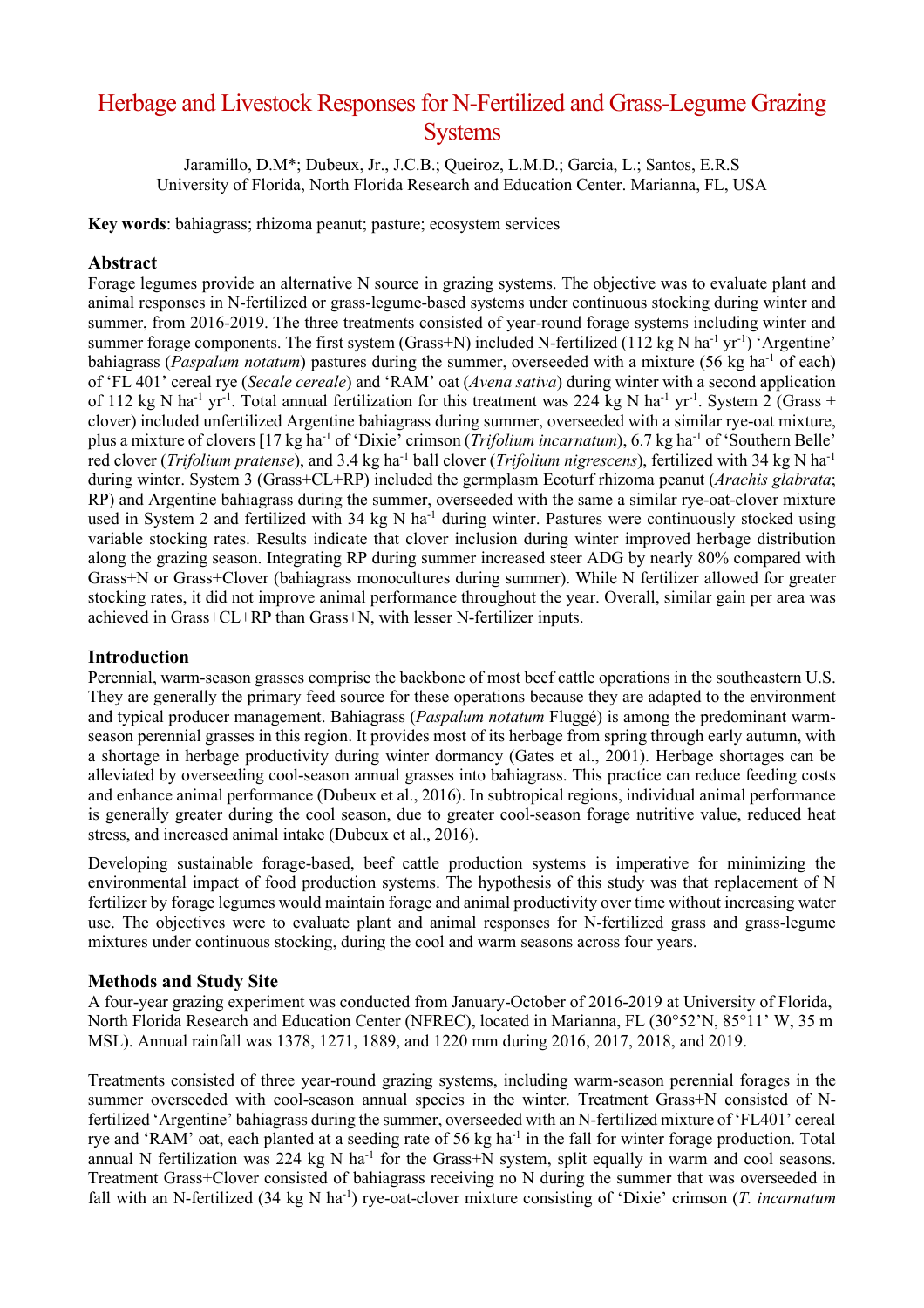L.), 'Southern Belle' red (*T. pretense* L.), and ball (*T. nigrescens* Viv.) clovers seeded at rates of 16.8, 6.7, and 3.4 kg ha-1 , respectively. Treatment Grass+Clover+RP included Ecoturf rhizoma peanut, strip-planted with bahiagrass (50% of pasture area in each species allocated in alternating strips). No N fertilizer was applied to Grass+Clover+RP during the summer. In fall, pastures were seeded to a similar oat-rye and clover mixture and the winter N-fertilizer scheme was the same as for Grass+Clover. Each pasture (experimental unit) measured 0.85 ha, and treatments were replicated three times in a randomized complete block design. Pastures were continuously stocked using a variable stocking rate, and put-and-take animals were used to adjust herbage allowance every 14 days (Sollenberger et al., 2005). Two tester Angus crossbred steers remained on each pasture throughout the entire experiment each year.

Herbage mass was quantified every 14 d using the double sampling method (Wilm et al., 1944). Herbage allowance was estimated every 14 d, with the method described by Sollenberger et al. (2005). Put-and-take animals were used throughout the experimental period to maintain similar herbage allowance among treatments within each block. Target herbage allowance was 1.0 kg DM kg-1 BW during the cool season, and 1.5 kg DM  $kg^{-1}$  BW during the warm season.

Forage hand-plucked samples were collected every 14 d for each functional group (i.e., grass and legume) present in the sward and analysed for nutritive value [crude protein and in vitro digestible (IVDOM) concentrations]. The methodologies to assess livestock performance were similar for both cool and warm seasons. The body weight (BW) of the tester steers was measured every 21 d after 16 h withdrawal from feed and water. Initial BW of tester steers was  $224 \pm 27$ ,  $311 \pm 31$ ,  $277 \pm 17$ , and  $230 \pm 29$ , for 2016, 2017, 2018, and 2019, respectively. The same animals remained on their corresponding pastures during the 10 months of grazing each year, encompassing both cool and warm seasons. Average daily gain (ADG) was calculated for each 21-d period by dividing the average weight gain of the two testers per pasture by the number of days (kg  $hd<sup>-1</sup> d<sup>-1</sup>$ ). The ADG over the entire year (cool + warm season) was estimated as a weighted average based on ADG per given season and year and the length of the season per given year.

All response variables were analysed using SAS PROC GLIMMIX (SAS/STAT 15.1; SAS Institute, Cary, NC). Pastures were considered experimental units for all output variables. For responses including ADG, gain per area, and stocking rate, the model included treatment, evaluation period, and their interactions as fixed effects. Block, year, and block × treatment were considered random effects. All other herbage responses were repeated measures. Least squares treatment means were compared through pairwise t-test using the PDIFF option of the LSMEANS statement in the aforementioned procedure.

# **Results**

### *Cool-season herbage responses*

Herbage accumulation rates during the cool season showed a treatment  $\times$  evaluation date interaction ( $P = 0.01$ ). Grass+N peaked earlier in the season (March), than Grass+Clover+RP and Grass+Clover, and Grass+N also showed a second peak after N-fertilizer application in early April. Herbage accumulation rate in Grass+N was  $40 \text{ kg}$  DM ha<sup>-1</sup> d<sup>-1</sup> at both peaks, and declined after early April, whereas Grass+Clover (70 kg DM ha<sup>-1</sup> d<sup>-1</sup>) and Grass+Clover+RP (50 kg DM ha<sup>-1</sup> d<sup>-1</sup>) had their greatest herbage accumulation rates in late April. As expected, a similar pattern was observed in herbage mass over time. However, there were no treatment differences in total seasonal herbage mass among the three treatments during the cool season  $(P = 0.75)$ , where herbage averaged 700 kg DM ha-1 in each system.

Crude protein concentrations in the grass component did not differ among treatments  $(P = 0.23)$ , but it differed across evaluation periods through the cool season ( $P < 0.001$ ). The greatest grass CP concentrations were observed in early and late January, with values of 251 g kg<sup>-1</sup>. Grass CP concentrations decreased as the cool season progressed, reaching their lowest levels by late April (150 g kg<sup>-1</sup>). Clover CP concentrations (Grass+Clover and Grass+Clover+RP) did not differ between treatments ( $P = 0.22$ ), but they differed across evaluation dates ( $P < 0.001$ ), with lowest CP concentrations observed in early May (208 g kg<sup>-1</sup>) and greatest in late March  $(271 \text{ g kg}^{-1})$ . Clover IVDOM concentration also differed among evaluation periods  $(P \le 0.001)$ and were above 750 g kg-1 from January through March, decreasing to 675 g kg-1 by the end of the cool season. Grass IVDOM concentrations also differed by evaluation period, having similar concentrations in January and February ( $\sim$ 750 g kg<sup>-1</sup>), decreasing to 650 g kg<sup>-1</sup> by April.

#### *Warm-Season Herbage Responses*

Herbage accumulation rate (kg DM ha<sup>-1</sup> d<sup>-1</sup>) was affected by treatment  $\times$  evaluation interaction ( $P = 0.01$ ). Throughout most of the evaluation periods, Grass+Clover+RP had the least herbage accumulation rate, and on average this treatment produced 24 kg DM ha<sup>-1</sup>  $d^{-1}$ . Grass+N had greater rates of herbage accumulation from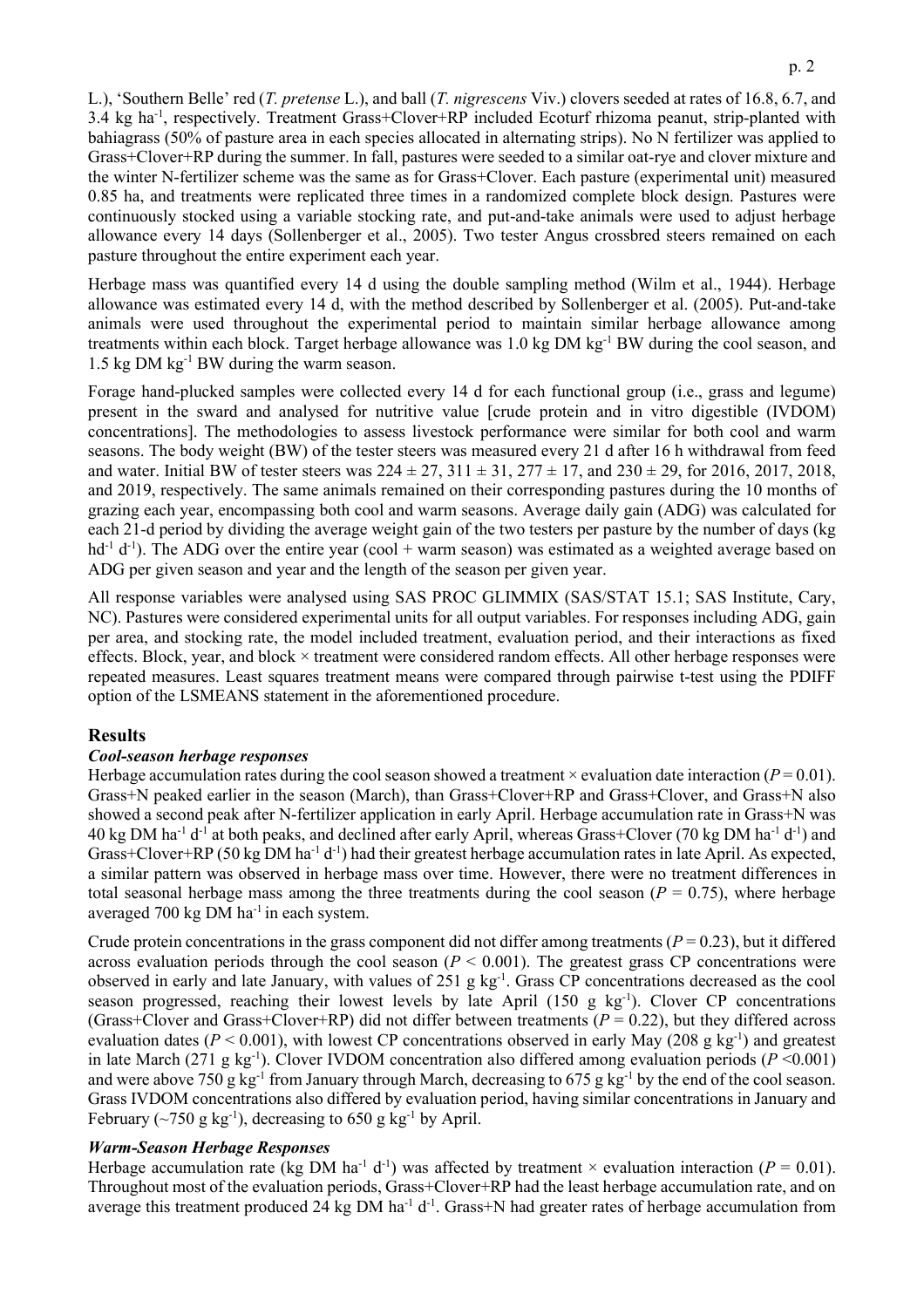May through late July, where it remained constant around 60 kg DM ha<sup>-1</sup> d<sup>-1</sup>. Grass+Clover pastures, lacking N-fertilizer application during the warm season, showed lower herbage accumulation rates the first half of the season but then peaked in late August (80 kg DM  $ha^{-1}$  d<sup>-1</sup>) before decreasing thereafter. Similarly, herbage mass also showed a treatment  $\times$  evaluation interaction ( $P = 0.007$ ). Grass+N and Grass+Clover had consistently greater herbage mass than Grass+Clover+RP (*P* = 0.002). The least herbage mass was observed across the three treatments during the beginning of the warm season (late May - late June), averaging 850 kg  $DM$  ha<sup>-1</sup>.

Grass CP concentration differed among treatments ( $P = 0.002$ ), where Grass+N had the greatest average CP concentration (120  $g kg^{-1}$ ) compared with Grass+Clover and Grass+Clover+RP treatments at 111  $g kg^{-1}$ . There was also an evaluation date effect ( $P < 0.001$ ) on grass CP concentration. Overall, there was a decreasing trend in CP from May through October, with concentrations greatest in early June and least by early October (162 and 75 g  $kg^{-1}$ , respectively). There was also an evaluation date effect ( $P < 0.001$ ) on grass IVDOM concentration, where IVDOM was above 480 g kg<sup>-1</sup> from May through July. By September, the grass component IVDOM concentration reached its lowest at  $380 \text{ g kg}^{-1}$ . For the rhizoma peanut component of Grass+Clover+RP pastures, the CP and IVDOM concentrations did not differ along the evaluation periods (*P*  $= 0.13$ , SEM= 10 and 0.79, respectively), and averaged 187 g CP kg<sup>-1</sup>, and 668 g DOM kg<sup>-1</sup> OM, respectively.

#### *Animal performance*

Average daily gain did not differ  $(P = 0.47)$  among treatments during the cool season across the 4 years and averaged  $0.85$  kg d<sup>-1</sup>. Additionally, gain per area during the cool season did not differ among treatments ( $P =$ 0.90) and averaged 282 kg BW ha-1 . Stocking rate average 2.9 AU ha-1 and was not affected by treatment (*P*  $=0.59$ ), and herbage allowance also did not differ among treatments during the cool season ( $P = 0.73$ ), averaging 0.7 kg DM kg-1 BW.

Average daily gain during the warm season was different among the three across treatments ( $P = 0.01$ ), with Grass+Clover+RP having greatest ADG (0.61 kg d<sup>-1</sup>) than Grass+N and Grass+Clover (did not differ, and averaged  $0.34$  kg d<sup>-1</sup>). Within Grass+Clover+RP, there was no effect of sampling date ( $P = 0.11$ ) on proportion of RP in the consumption (44% of diet). Gain per area during the warm season was also greatest in Grass+Clover+RP ( $P = 0.04$ ; 397 kg ha<sup>-1</sup>), while Grass+Clover was least with 278 kg ha<sup>-1</sup>. There were treatment differences in stocking rates  $(P = 0.003)$ , where Grass+N allowed for overall the greatest stocking rates, Grass+Clover+RP the least, and Grass+Clover was intermediate (6.3, 5.6, and 4.3 AU ha<sup>-1</sup>, respectively). Herbage allowance did not differ among all treatments during the warm season  $(P = 0.96)$  and averaged 1.2 kg  $DM$  kg<sup>-1</sup> BW.

The annual (cool + warm season) ADG did not differ among treatments  $(P = 0.18)$ , where the ADG was 0.61 kg d<sup>-1</sup>. Gain per unit land area ( $P = 0.46$ ) also did not differ among treatments and averaged 618 kg BW ha<sup>-1</sup>. Stocking rates were greater for Grass+N and Grass+Clover across the year  $(P = 0.01)$ , averaging 4.3 AU ha<sup>-1</sup>, while the stocking rate for Grass+Clover+RP was least (3.7 AU ha<sup>-1</sup>).

| Treatment <sup>a</sup>                          |                               |           |                       |            |                |  |  |  |
|-------------------------------------------------|-------------------------------|-----------|-----------------------|------------|----------------|--|--|--|
|                                                 | Grass+Clover                  | $Grass+N$ | $Grass + Clover + RP$ | <b>SEM</b> | $\overline{P}$ |  |  |  |
| Cool Season                                     |                               |           |                       |            |                |  |  |  |
| ADG, kg                                         | 0.91                          | 0.83      | 0.80                  | 0.08       | 0.47           |  |  |  |
| $GPA$ , kg ha <sup>-1</sup>                     | 288                           | 285       | 273                   | 39.5       | 0.90           |  |  |  |
| Stocking rate, AU <sup>b</sup> ha <sup>-1</sup> | 2.8                           | 3.0       | 2.9                   | 0.30       | 0.59           |  |  |  |
| Warm Season                                     |                               |           |                       |            |                |  |  |  |
| ADG, $kg d^{-1}$                                | $0.33\,\mathrm{B}^\mathrm{C}$ | 0.36 B    | 0.61A                 | 0.05       | 0.01           |  |  |  |
| $GPA$ , kg ha <sup>-1</sup>                     | 278 B                         | 335 AB    | 397 A                 | 67.8       | 0.04           |  |  |  |
| Stocking rate, AU ha <sup>-1</sup>              | 5.6 B                         | 6.3 A     | 4.3 C                 | 0.48       | 0.003          |  |  |  |
| $Cool + Warm$ Season                            |                               |           |                       |            |                |  |  |  |

Table 1. Average daily gain (ADG), gain per area (GPA), and stocking rate (AU ha<sup>-1</sup>) in Grass+Clover, Grass+N, and Grass+Clover+RP pastures during cool and warm seasons from 2016-2019, and the whole-year average.